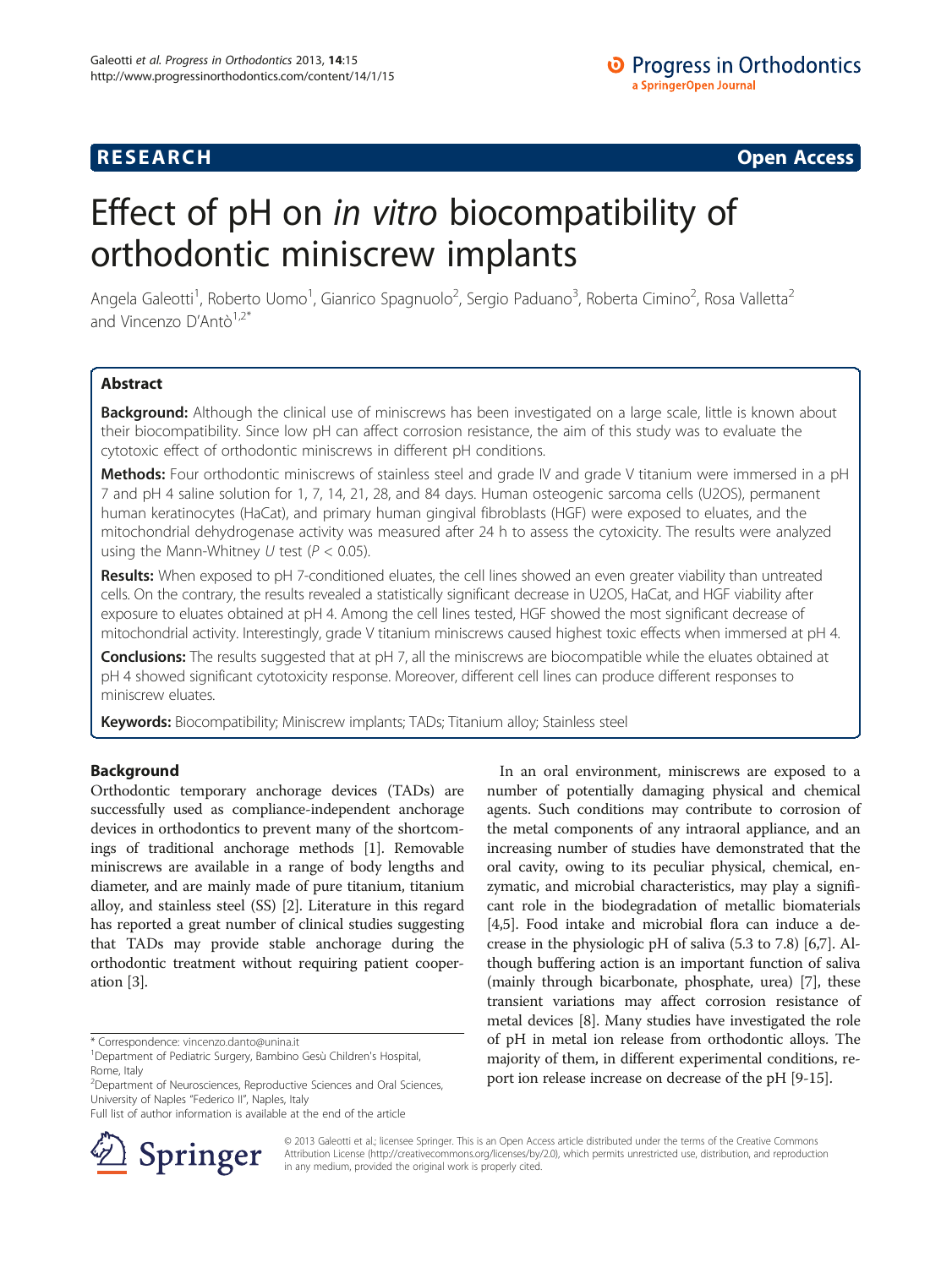Moreover, although the systemic level of metallic ions may not reach toxic concentration [\[16\]](#page-6-0), the degradation products may be a potential source of local adverse biologic effects, such as toxicity, mutagenicity, and allergenicity [[17-20](#page-6-0)].

Cytotoxicity tests are used to estimate the biologic safety of medical devices. *In vitro* experiments, assessing cytotoxicity of orthodontic appliances, have also been performed. Previous studies have reported a good biocompatibility of metallic brackets and archwires [\[21-23](#page-6-0)]. Mild toxicity was found by Oh and Kim when testing SS wire extracts on fibroblasts [\[24\]](#page-6-0). Kao et al. found that both SS and nickel-titanium wires can cause cell toxicity when immersed in acidic saliva solution [[14\]](#page-6-0).

Literature in this matter lists a wide array of articles dealing with orthodontic miniscrews; however, the majority of them is limited to case reports, preliminary reports, or case series studies, and the information provided is lacking [[25\]](#page-6-0).

To our knowledge, there is no study which has tested the cytotoxicity of miniscrews; they are considered biocompatible because they are made of medical stainless steel and type IV or type V titanium alloy. Recent reviews underline that knowledge on miniscrew biocompatibility is mainly grounded on the cytotoxic effects of the alloy used [\[25](#page-6-0)].

Since orthodontic miniscrews are fixed to the bone, through soft tissues, it is essential to determine the relative levels of biocompatibility of the various mini-implants. As such information is not available, the aim of this work was to study the cytotoxic effects on primary human oral gingival fibroblasts (HGFs), a permanent human osteogenic sarcoma cell line (U2OS), and a permanent human keratinocyte cell line (HaCaT) of four orthodontic miniimplants made of different alloys (surgical stainless steel, grade IV and grade V titanium alloy) which were stored under different pH conditions.

### Methods

#### Sample preparation

Four different miniscrews for orthodontic anchorage were investigated (Table 1): Miniscrew Anchorage System® (MAS, Micerium S.p.a., Avegno, Italy), Orthodontic Mini-Implants® (OMI, Leone S.p.a., Florence, Italy), Spider Screw anchorage system® (HDC S.r.l., Sarcedo, Italy), and Ortho Screw® (Novaxa S.r.l., Cinisello Balsamo, Italy).

Sterile samples were immersed in 0.9%  $(w/v)$  NaCl solution in airtight test tubes (Sterilin, Barloworld scientific, Staffordshire, UK). The pH of immersion media was adjusted to 7 and 4 using NaOH and HCl. Samples were stored under stationary conditions at 37°C, and after 1, 7, 14, 21, 28, and 84 days, the solutions were removed and fully replaced with fresh sterile saline solution. The eluates and the saline solutions stored under the same conditions were diluted in culture medium (25%,  $v/v$ ) and used for the cytotoxicity test. The ratio between the volume of the final dilution and the weight of the samples was 1 ml/0.1 mg, as recommended by the International Standards Organization [\[26](#page-6-0)].

### Cell cultures

All cell culture media and reagents were obtained from Sigma Chemical Company (St Louis, MO, USA). Primary human gingival fibroblasts (HGF) were cultured using an explant technique. Gingival tissue was obtained from surgical operations (e.g. frenulectomies, flap operations) in healthy 20- to 30-year-old patients, under informed consent approved by the Institutional Review Board (University of Napoli "Federico II"). Only the connective layer was dissected from the gingival samples by means of a surgical blade. Tissue fragments were washed twice in phosphate buffered saline (PBS) and transferred into tissue culture dishes in Dulbecco's minimal essential medium supplemented with 10% fetal bovine serum (FBS), 2 mM glutamine, 100 U/ml of penicillin and 100 mg/ml of streptomycin at 37°C in a humidified atmosphere of 5%  $CO<sub>2</sub>$  in air. After 10 days, fragments were removed, and the released fibroblasts started proliferating. Once the confluence was reached, cells were washed with PBS and detached from the culture dishes using a brief treatment with trypsin/EDTA for 5 min and recultured until confluent monolayer was again obtained. In all the experiments, cells were used between passage 4 and passage 6.

Immortalized human keratinocytes (HaCaT) were grown in the same conditions. Only early passages (<50) were used for the experiments. Human osteogenic sarcoma cells (U2OS) were grown in McCoy's medium supplemented with 10% FBS, 2 mM glutamine, 100 U/ml of penicillin, and 100 mg/ml of streptomycin at 37°C in a humidified atmosphere of 5%  $CO<sub>2</sub>$  in air. Confluent cells were detached and recultured as above mentioned.

Table 1 Details of miniscrew implant system tested in this study

| <b>Miniscrew</b>                             | Company                                 | Allov                             | Order no.   |
|----------------------------------------------|-----------------------------------------|-----------------------------------|-------------|
| Orthodontic mini-implants <sup>®</sup> (OMI) | Leone S.p.a., Firenze, Italy            | Surgical stainless steel AISI 316 | 000-2012-02 |
| Spider screw anchorage system® (SSAS)        | HDC S.r.l., Sarcedo, Italy              | Grade IV titanium                 | SSM-2009    |
| Miniscrew anchorage system® (MAS)            | Micerium S.p.a., Avegno, Italy          | Grade V titanium                  | AM1311      |
| Ortho screw <sup>®</sup> (OS)                | Novaxa S.r.l., Cinisello Balsamo, Italy | Grade V titanium                  | IO1607      |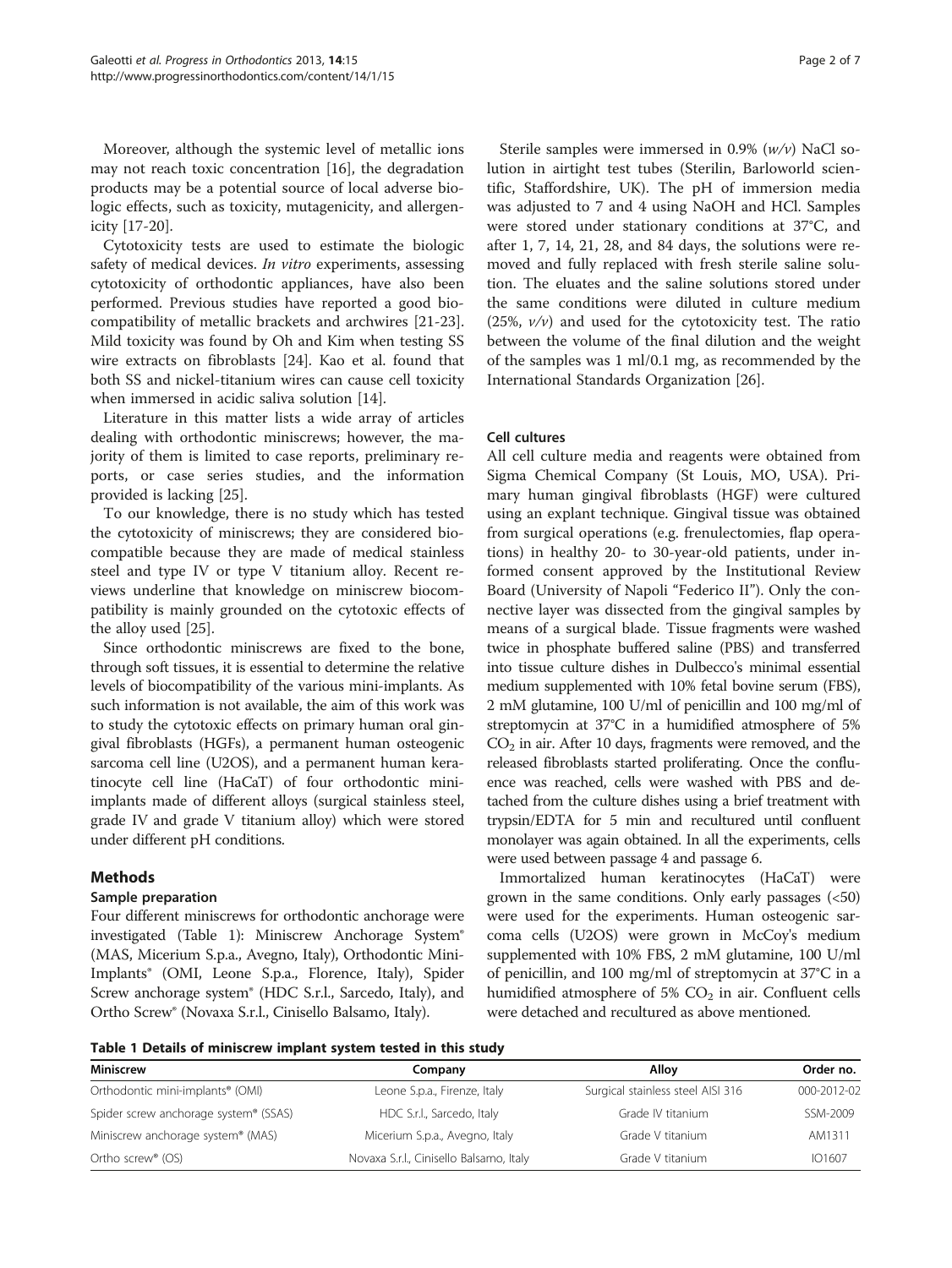#### <span id="page-2-0"></span>Evaluation of cell viability

[3-(4,5-Dimethylthiazol-2-yl)-2,5-diphenyl tetrazolium bromide] (MTT) assay was used to evaluate cell viability, measuring mitochondrial dehydrogenase activity as previously described [\[27](#page-6-0)]. HaCat, HGF, and U2OS cells were plated into 96-well flat bottom, tissue culture plates, respectively, at  $10^4$  cells/well. After 24 h of incubation, the culture medium was replaced with 200 μl/well of dilutions. After further 24 h, the medium was then replaced with 100  $\mu$ L/ well of MTT solution (1 mg/ml) in PBS, and the cells were incubated for an additional h at  $37^{\circ}$ C in a 5% CO<sub>2</sub> atmosphere. After the solution was removed, 100 μL/well of DMSO were added, and the plates were swirled gently for 10 min. The optical density of each well was immediately measured in a spectrophotometer (Sunrise™, Tecan, Mannedorf/Zurich, Switzerland) at 590 nm.

The optical density of cells cultured in the medium plus saline solution without the miniscrew extracts was used as control for 100% cell viability and as reference for the determination of the cytotoxicity (%) in the assay. At least four independent experiments were performed in quadruplicate.

Since cell metabolism and growth vary in cell line cultures, we included nickel chloride (5 mM) in each assay to check for possible cell susceptibility variation. The  $5$ -mM NiCl<sub>2</sub> solution, our positive control, showed a severe cytotoxicity, and no significant variations were found between the experiments (data not shown).

#### Statistical analysis

The differences in median values were statistically analyzed using the Mann-Whitney U test for pairwise comparisons among groups at the 0.05 level of significance.

### Results

The morphology of the cells appeared to have been maintained subsequent to mini-implant immersion media exposure. Cell membranes appeared to be intact without damage or apoptosis (data not shown).

#### Effect on HaCat cells

There was a statistically significant difference on HaCat cells among eluates obtained after immersion of stainless steel miniscrew (OMI). In particular, after 7 days of immersion at pH 4, there was a significant decrease in HaCat viability. A slight increase in metabolic activity was observed after 21 days in both pH-conditioned eluates.

Grade IV titanium miniscrew (SSAS) eluates demonstrated the least influence on mitochondrial activity on HaCat cells: only samples obtained after 21 days of

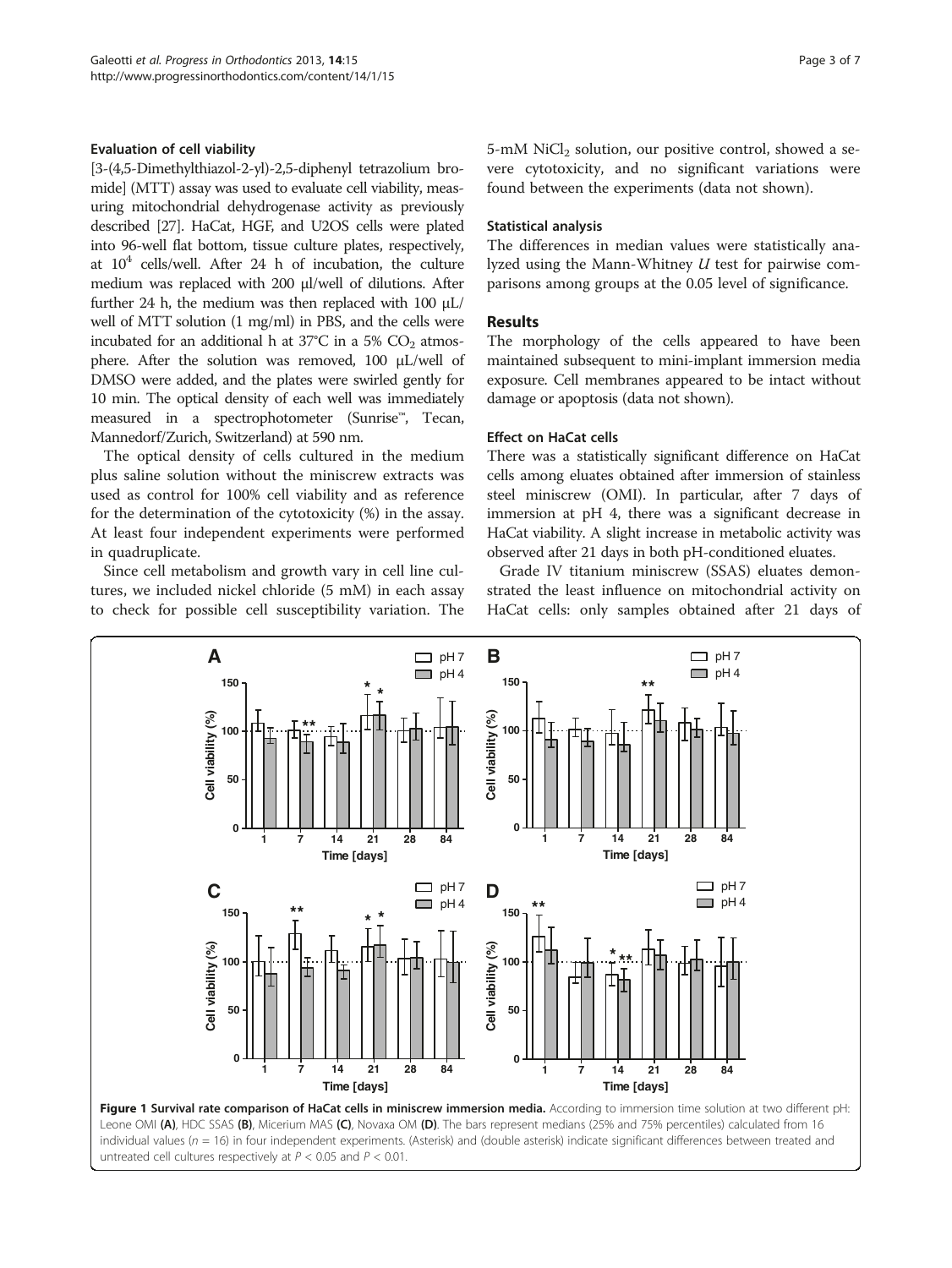

immersion at pH 7 were statistically different from the control showing higher cell viability value.

The two tested grade V titanium miniscrews caused different effects on HaCat cells. Mitochondrial activity values had significant increases at pH 7 after 7 days and after 21 days of MAS immersion; at pH 4 a significant increase in cell viability was observed after 21 days.

OS eluates caused a significant increase in cell viability after 1 day of immersion at pH 7. Moreover, a significant decrease in mitochondrial activity was observed after 14 days of immersion both at pH 7 and 4 (Figure [1](#page-2-0)).

#### Effect on HGF cells

Stainless steel miniscrew (OMI) eluates did not lead to significant alteration in HGF metabolism except for the 1-day extract, when a slight increase was observed at pH 7. On the other hand, at pH 4, a significant decrease was found after 7 and 14 days.

SSAS extracts caused decreases in HGF viability. After 7 days of immersion at pH 7, a significant reduction in mitochondrial activity was seen. On the other hand, at pH 4, significant decreases were found when HGFs were exposed to eluates obtained after 1, 7, 14, 21, 28, and 84 days. MAS showed a cytotoxic response after 7 days of immersion at both pH 7 and pH 4 and after 14 days of

immersion. A significant decrease in cell viability was also shown after HGFs' exposition to pH 4 eluates after 21, 28, and 84 days.

OS extracts at pH 4 caused significant viability reduction after 7, 14, 21, 28, and 84 days. pH 7 eluates resulted slightly cytotoxic after 28 and 84 days of immersion periods (Figure 2).

#### Effect on U2OS cells

OMI eluates significantly reduced cell viability with respect to the control cells after 1 and 7 days of immersion at pH 4 and after 7 and 14 days of immersion at pH 7.

MAS eluates were citotoxic after 1 day of immersion, causing the lowest survival value on U2OS cells  $(64.7 \pm 1)$ 15.8% survival rate) at pH 4. A slight decrease was observed at pH 7 after 1-day exposure, while after 7 and 14 days of immersion at pH 4.

OS resulted to have the least effects on U2OS metabolism. A slight decrease in mitochondrial activity was observed at pH 4, after low time exposure, 1 and 7 days (Figure [3\)](#page-4-0).

#### Discussion

Previous studies have shown that different components of orthodontic appliances, such as bands, brackets and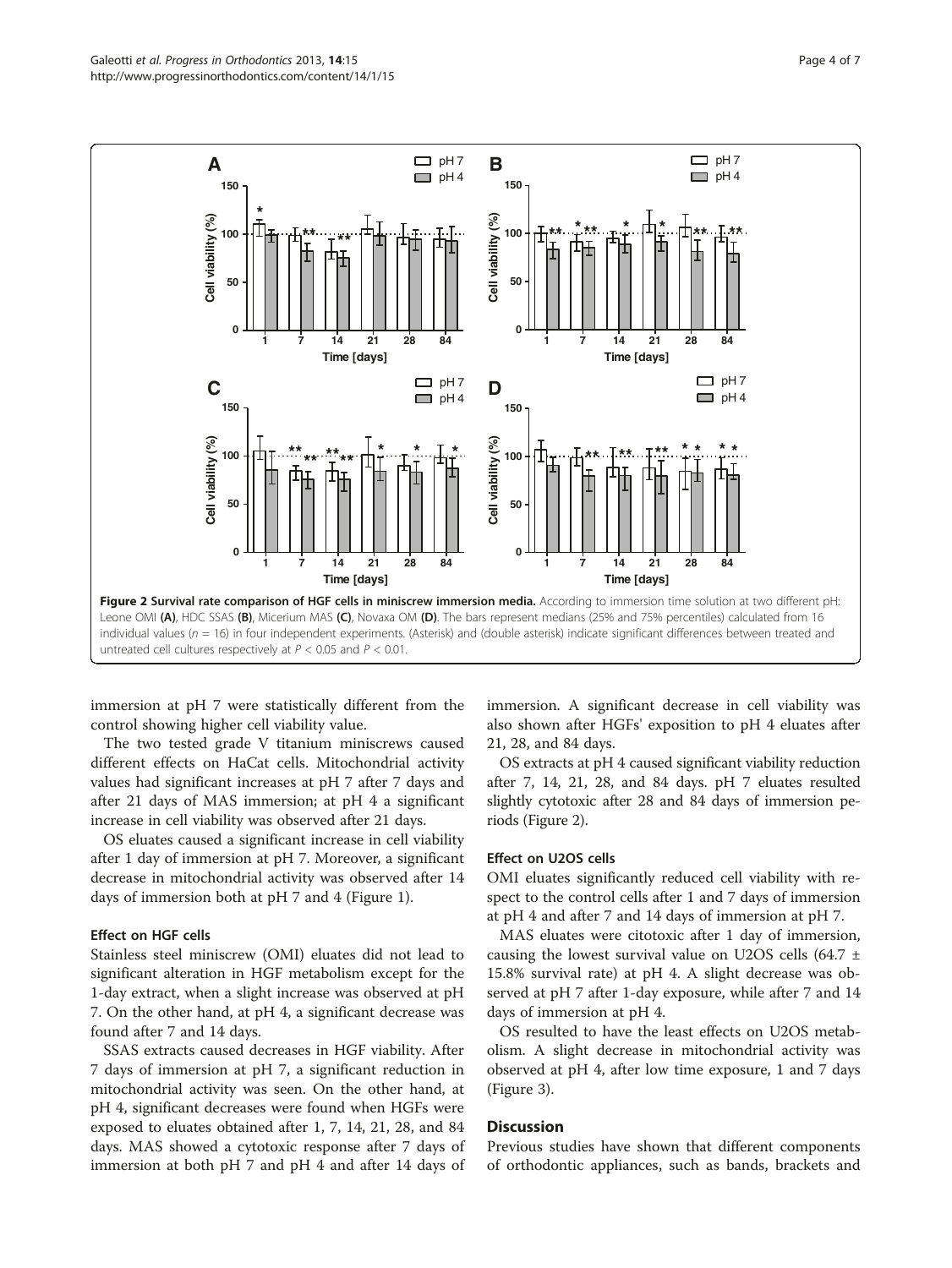<span id="page-4-0"></span>

archwires may release metal ions in vivo [\[5](#page-5-0)] and under in vitro conditions [[28\]](#page-6-0). The release of ions from orthodontic materials is of particular importance due to the possibility of cytotoxic, mutagenic, and immunotoxic effects [\[17](#page-6-0)-[20,29\]](#page-6-0). Furthermore, many papers reported on dental implant failures due to multiple reasons. Therefore, the question as to whether implant materials contribute to implant failures or whether adverse effects of dental implant materials exist at all is somewhat difficult to answer [[30](#page-6-0)].

In this study, we tested the biocompatibility of miniscrew implants made of different alloys. Cytotoxic effects have been evaluated on different cell lines after immersion in saline solution at pH 4 and pH 7, for 1, 7, 14, 21, 28 and 84 days. The immersion in a solution at pH 4 up to 84 days is not a true condition in the oral environment, but it was chosen to simulate the clinical situation of soft tissues inflammation around the miniscrew implants.

The specimens were stored in 0.9% NaCl, which is higher salinity than in saliva [[31](#page-6-0)]. In vitro studies using artificial saliva may give a more realistic picture of nickel and chromium release. However, we decided to use 0.9% sodium chloride, rather than an artificial saliva as a test solution, because its use has been widely validated in

previous studies [[32-36\]](#page-6-0), and it is specified in ISO protocol [[26\]](#page-6-0). Moreover, earlier reports indicate that in vitro corrosion studies with physiologic saline solutions produced results comparable with those conducted in blood and other extracellular fluids, and similar results may be found in saliva [[37-39](#page-6-0)]. In particular, under our experimental conditions, the immersion media was diluted, and the final concentration was  $25\%$  ( $\nu/\nu$ ) to avoid further culture medium dilution and thus adverse effects on cell physiology.

Cellular metabolic activity was assessed by means of the MTT assay in order to evaluate the activity of mitochondrial succinic dehydrogenase by measuring the amount of formazan produced by this enzyme [\[27\]](#page-6-0). This method is widely used to test the biocompatibility of orthodontic materials [[40](#page-6-0),[41](#page-6-0)] and was chosen to evaluate the relative toxicity to tested cells of orthodontic miniscrew implant extracts. The use of the MTT test was justified for two main reasons: the measurements are fast and easy to carry out and, more importantly, the results can be compared with similar investigations.

Under our experimental conditions, the eluates obtained at pH 7 were scarcely cytotoxic. Moreover, in agreement with previous studies [[42\]](#page-6-0), after exposure to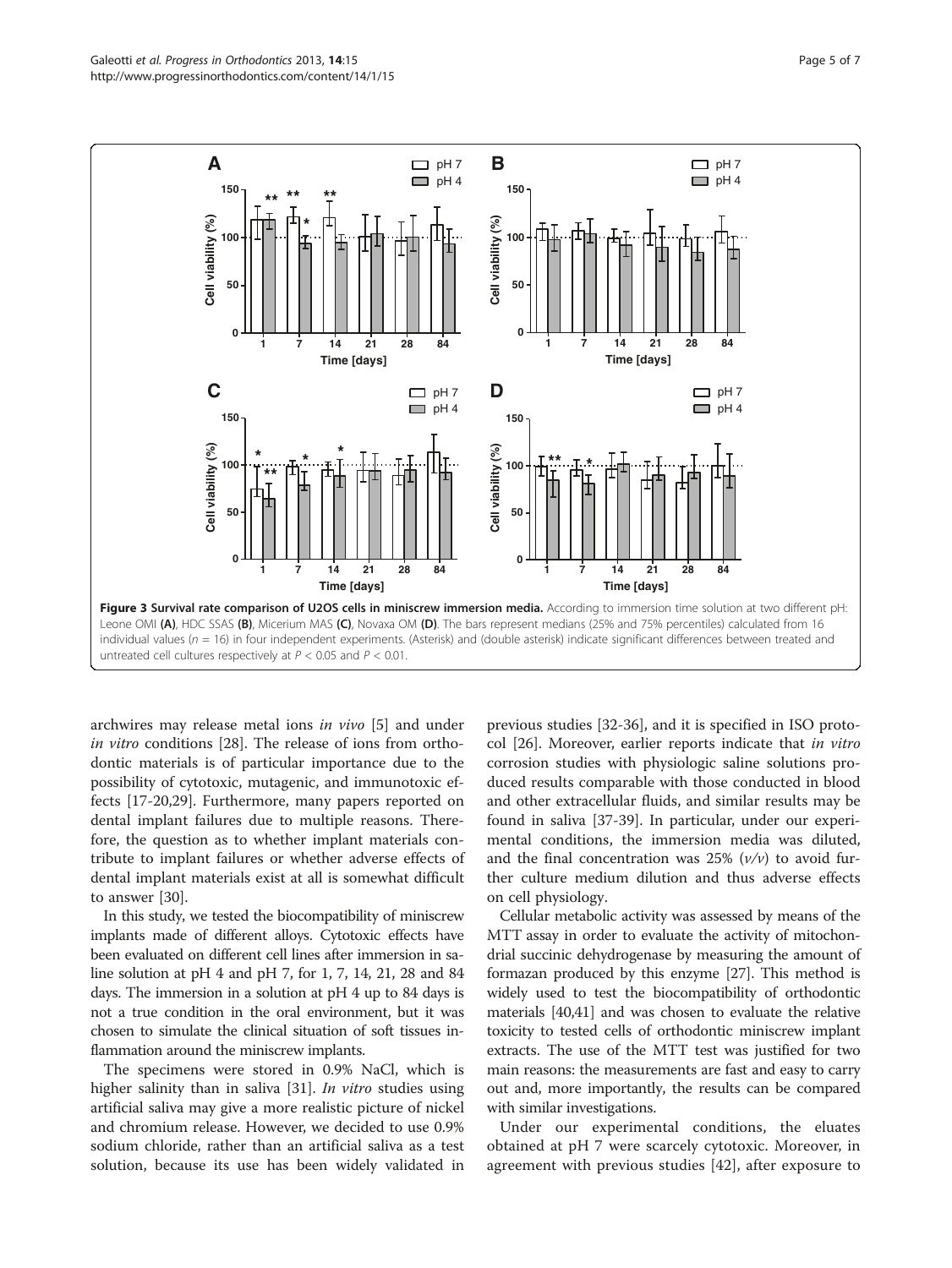<span id="page-5-0"></span>miniscrew eluates, the cells showed a mitochondrial activity even greater than untreated controls, suggesting a proliferative response to a small amount of released ions.

The clinical relevance of the *in vitro* cytotoxicity studies has been widely debated [[43\]](#page-6-0). In general, the lack of in vitro cytotoxicity of the tested materials corresponds to the good clinical history of these materials and shows a good correlation between the lack of in vitro cytotoxicity and the lack of clinical problems. The correlation is more difficult to establish in the case of a positive response, i.e., when the materials are cytotoxic in vitro, but it also is not possible to eliminate in vitro and animal tests because we cannot use clinical tests to evaluate novel materials - legally, ethically, or scientifically [[43](#page-6-0)].

Here, the eluates obtained at pH 4 showed a decrease of cell viability and that cytotoxicity was significantly dependent on the cell line selected for the test. Our results are in agreement with those of previous investigators who have reported that different cell lines respond to biomaterials differently [\[44](#page-6-0),[45\]](#page-6-0). The decrease of cell metabolic activity was probably caused by the release of metal ions from the miniscrew tested. This result was in line with other studies that have revealed that a greater number of metal ions are released in solution from orthodontic appliances immersed in acid solutions [[9-15\]](#page-6-0).

In our experimental setting, miniscrew implants resulted to have the least effects on U2OS metabolism. A decrease in mitochondrial activity could be observed due to exposure to eluates obtained after 1 day and 7 days, but it was not confirmed at later time points.

Stainless steel miniscrews were at the same level of biocompatibility of titanium mini-implants. The different chemical compositions of the alloys not only characterize the physical and mechanical properties, of great importance in the biomechanics of the tooth movement, but also affect the biological properties, which are of even greater importance in terms of biocompatibility. Austenitic steels that contain Ni as the primary austenite stabilizer include the 316 L type that is the stainless steel most commonly used for implantation applications. Some concern has been expressed on the corrosion potential and Ni release of the AISI type 316 L austenitic stainless steel alloy currently used in orthodontics [\[46\]](#page-6-0). Because the Ni atoms are not strongly bonded to form some intermetallic compound, the likelihood of in vivo slow Ni ion release from the alloy surface is increased, which may have implications for the biocompatibility of these alloys [\[39,47](#page-6-0)]. Titanium is the most commonly selected material for dental implants, due to its mechanical properties, good resistance to corrosion in biological fluids, and very low toxicity [[48-51\]](#page-6-0). The stability of titanium under corrosion conditions is essentially due to the formation of a stable and tightly adherent thin protective oxide layer on its surface [[52,53\]](#page-6-0). The

passive film stability depends on its structure and composition, which in turn are dependent on the conditions in which it was formed [[52,53\]](#page-6-0). pH is known to have a strong influence on the corrosion resistance of Ti and Ti alloys [[54](#page-6-0)]. Ion release to the surroundings takes place when the dissolution of the surface passive film is accompanied by corrosion of the underlying base material. Therefore, release of ions from titanium implants may result in adverse biological reactions [\[51,53](#page-6-0)].

#### Conclusion

This in vitro study showed that the four types of miniscrews appear to be biocompatible with HaCat, HGF, and U2OS cells. However, our results showed a decrease of cell viability caused by eluates obtained at pH 4, suggesting the importance of oral environment in the biocompatibility of dental materials. The stainless steel miniscrews showed the same response of titanium mini-implants, although the presence of nickel might be a concern for patients with nickel hypersensitivity.

#### Competing interests

The authors declare that they have no competing interests.

#### Authors' contributions

AG conceived and supervised the experiments and wrote the manuscript; RU performed the experiments and wrote the manuscript; GS performed the statistical analysis and wrote the manuscript; RC conceived the experiments and wrote the manuscript; SP conceived the experiments and wrote the manuscript; RV conceived and supervised the experiments and wrote the manuscript; VD conceived and supervised experiments, performed statistical analysis, coordinated the project, and wrote the manuscript. All authors read and approved the final manuscript.

#### Author details

<sup>1</sup>Department of Pediatric Surgery, Bambino Gesù Children's Hospital, Rome, Italy. <sup>2</sup>Department of Neurosciences, Reproductive Sciences and Oral Sciences, University of Naples "Federico II", Naples, Italy. <sup>3</sup>Department of Clinical and Experimental Medicine, University of Catanzaro "Magna Graecia", Catanzaro, Italy.

#### Received: 18 April 2013 Accepted: 18 April 2013 Published: 1 July 2013

#### References

- Kanomi R. Mini-implant for orthodontic anchorage. J Clin Orthod. 1997; 31:763–67.
- 2. Prabhu J, Cousley RR. Current products and practice: bone anchorage devices in orthodontics. J Orthod. 2006; 33:288-307.
- 3. Feldmann I, Bondemark L. Anchorage capacity of osseointegrated and conventional anchorage systems: a randomized controlled trial. Am J Orthod Dentofacial Orthop. 2008; 133:339. e19–28.
- 4. Eliades T, Bourauel C. Intraoral aging of orthodontic materials: the picture we miss and its clinical relevance. Am J Orthod Dentofacial Orthop. 2005; 127:403–12.
- 5. D'Antò V, Uomo R, Paduano S, Laino A, Valletta R. Metal ion release from orthodontic appliances in vivo: a systematic review. Ortognatodonzia Italiana. 2007; 14:235–41.
- 6. Aamdal-Scheie A, Luan WM, Dahlén G, Fejerskov O. Plaque pH and microflora of dental plaque on sound and carious root surfaces. J Dent Res. 1996; 75:1901–08.
- 7. Humphrey SP, Williamson RT. A review of saliva: normal composition, flow, and function. J Prosthet Dent. 2001; 85:162-69.
- 8. Wataha JC, Lockwood PE, Khajotia SS, Turner R. Effect of pH on element release from dental casting alloys. J Prosthet Dent. 1998; 80:691–98.